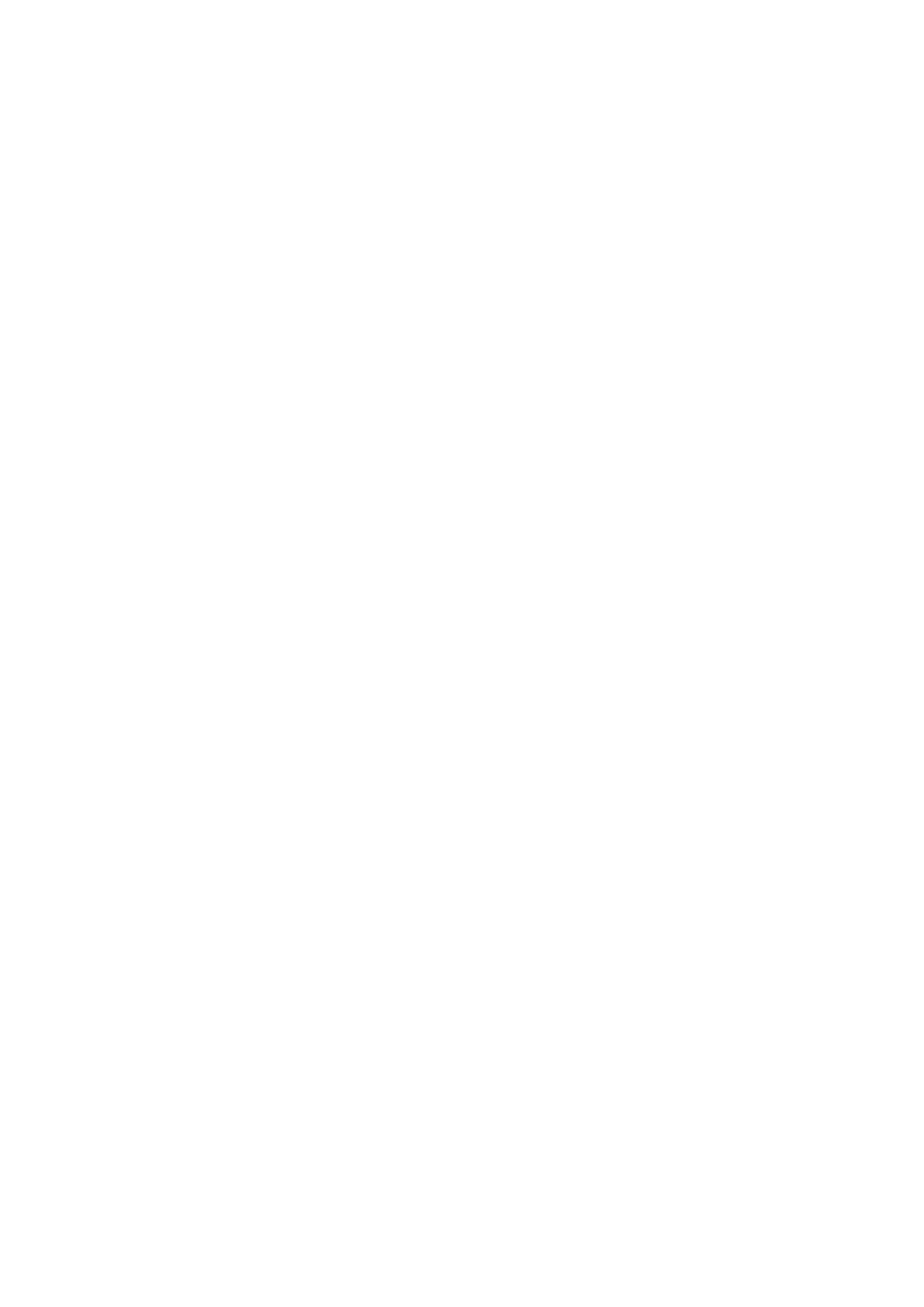# **AGENDA**

#### **1 Apologies for Absence and Substitutions**

The Committee is asked to note any apologies for absence and substitutions received from Members.

#### **2 Minutes of the Last Meeting (Pages 1 - 4)**

To confirm and sign as a correct record, the minutes of the meeting of the Committee, held on Thursday 14 October 2021.

# **3 Declarations of Interest**

Councillors are invited to declare any Disclosable Pecuniary Interests or Personal Interest, and the nature of it, in relation to any item on the agenda.

#### **4 Questions on Notice pursuant to Council Procedure Rule 38**

Subject to providing two working days' notice, a Member of the Committee may ask the Chairman of the Committee a question on any matter in relation to which the Council has powers or duties which affect the District of Tendring **and** which falls within the terms of reference of the Committee.

# **5 Miscellaneous Licensing Sub-Committee (Pages 5 - 6)**

The Committee will formally receive and note, for its information only, the Minutes of the meeting of the Miscellaneous Licensing Sub-Committee held on Friday 26 November 2021.

#### **6 REPORT OF THE ASSISTANT DIRECTOR, PARTNERSHIPS - A.1 - LICENSING ACT 2003, APPLICATIONS APPROVED UNDER DELEGATED POWERS (Pages 7 - 22)**

To report to the Committee details of licences that have been approved under Delegated Powers during the period 25 October 2019 to 4 January 2022.

#### **7 REPORT OF ASSISTANT DIRECTOR, PARTNERSHIPS - A.2 - HACKNEY CARRIAGE FARES (Pages 23 - 34)**

Further to the Committee's decision taken on 14 October 2021, to consider the results of the public consultation exercise in relation to a proposed increase in the scale of Hackney Carriage fares together with a change in distance for which the fare is calculated and to then decide whether to confirm those proposed changes.

# **8 REPORT OF ASSISTANT DIRECTOR, PARTNERSHIPS - A.3 - REVIEW OF THE COUNCIL'S DRAFT STATEMENT OF GAMBLING POLICY AFTER PUBLIC CONSULTATION (Pages 35 - 84)**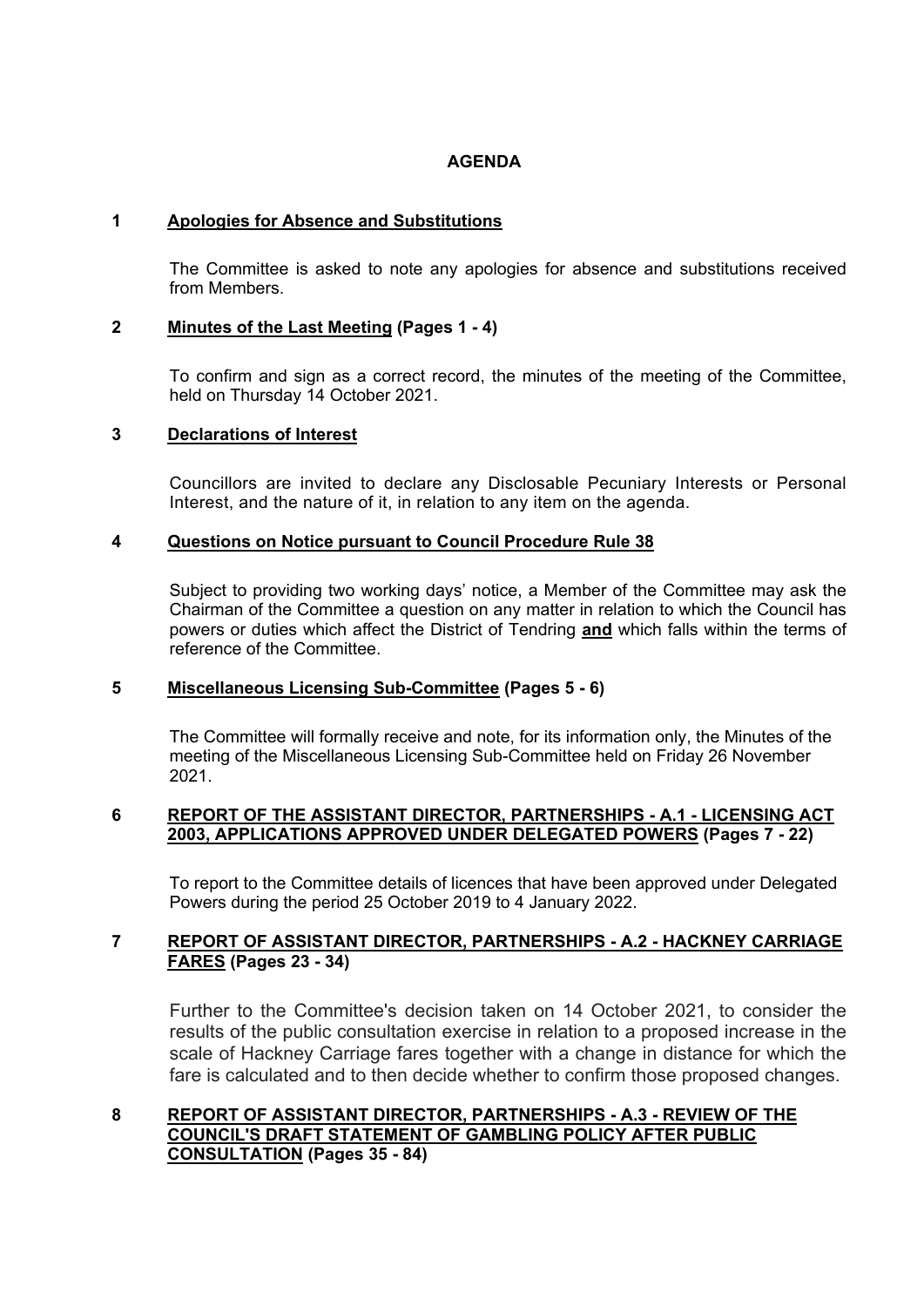For the Committee to consider the responses received from the public consultation that has taken place for the review of the Council's Statement of Gambling Policy and amend its draft policy in light of any responses received before agreeing a final policy to put forward for consideration by Cabinet and adoption by the Full Council.

#### **9 EXCLUSION OF PRESS AND PUBLIC**

The Committee is asked to consider passing the following resolution: "That under Section 100A(4) of the Local Government Act 1972, the press and public be excluded from the meeting during consideration of Agenda Item 10 on the grounds that it involves the likely disclosure of exempt information as defined in paragraph 1 of Part 1 of Schedule 12A, as amended, of the Act."

# **10 MISCELLANEOUS LICENSING SUB-COMMITTEE - EXEMPT MINUTES (Pages 85 - 90)**

The Committee will formally receive and note, for its information only, the exempt minutes of the meeting of the Miscellaneous Licensing Sub-Committee held on Friday 26 November 2021.